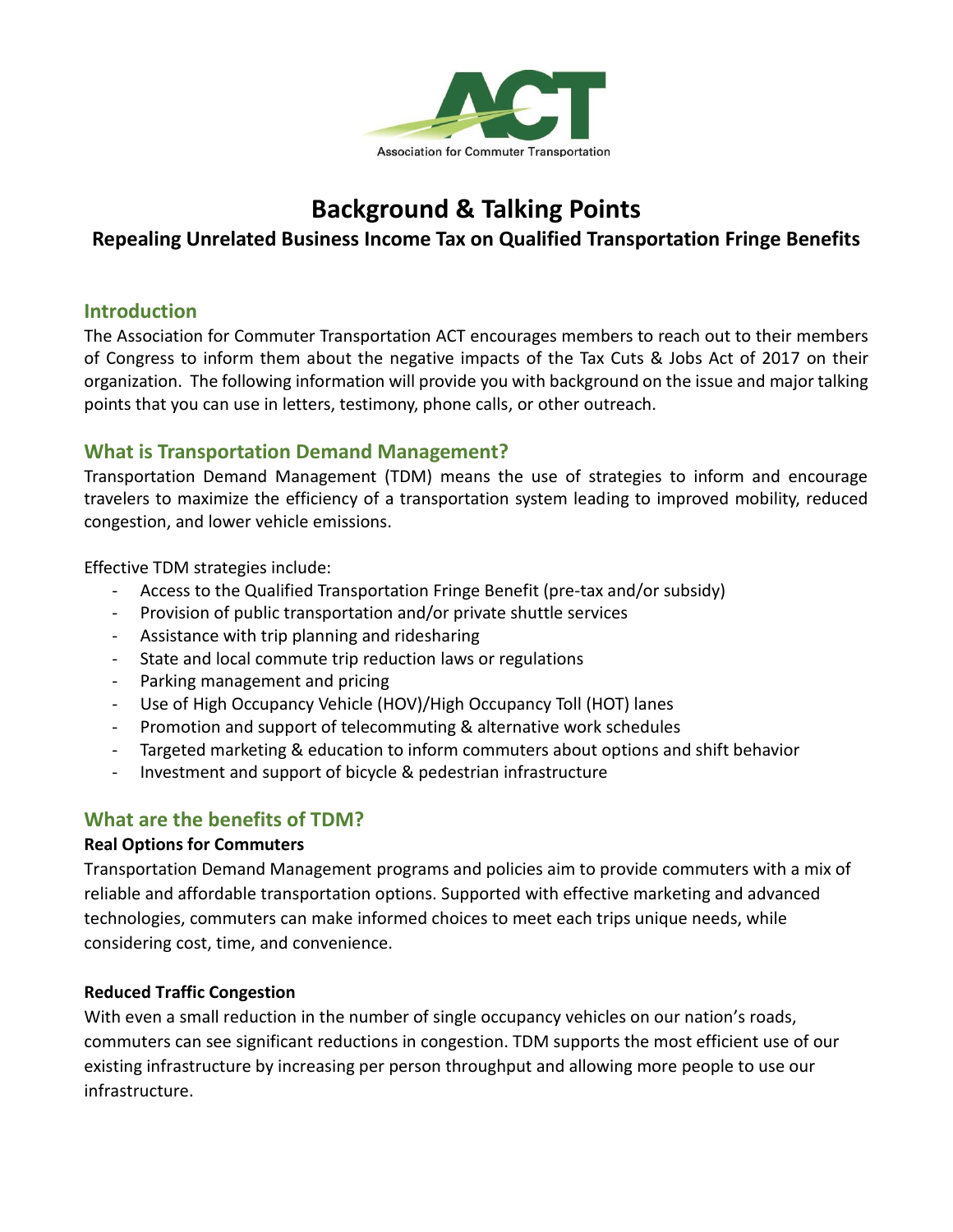#### **Improved Public Health and Safety**

With reduced reliance on personal vehicles, our communities will see cleaner air leading to direct improve-ments in public health. TDM initiatives that support increased levels of walking and cycling also enhance overall quality of life; and more people on our streets and sidewalks will create safer neighborhoods.

#### **Connecting People to Jobs & Supporting Economic Activity**

With more commuting options and less traffic, people will have better and more reliable access to jobs. Busi-nesses will see increased productivity from employees who spend less time stuck in traffic; and products will move quicker to market.

## **What is the Qualified Transportation Fringe Benefit?**

The Qualified Transportation Fringe Benefit (QTFB) is one of the most effective TDM strategies in use by employers to help shift individuals away from single occupancy vehicles. Commonly referred to as commuter benefits and/or transit benefits, the QTFB allows both employers and employees to receive tax benefits through the pre-tax purchasing of public transit fare media including vanpool fares.

Effective January 1, 2019, the new allowable monthly limit is \$265. This can even be combined with the pre-tax parking benefit of \$265/month, enabling commuters to receive significant savings on the costs of parking at and using public transit.

## **How did the Tax Cuts & Jobs Act Impact the Qualified Transportation Fringe Benefit?**

The Tax Cuts & Jobs Act of [2017,](https://www.congress.gov/bill/115th-congress/house-bill/1) included some changes to the QTFB - especially to exempt organizations. Within the bill, there is language that effectively provides that the unrelated business taxable income of an exempt organization be increased by the amount of the benefit (pre-tax and subsidy) provided to employees. As a result, non-profits (hospitals, universities, museums, etc.) providing a commuter transportation benefit will be hit hard, as they now will have to pay an unrelated business income tax (UBIT), equal to 21% of the total value of the transportation and parking benefits provided as a subsidy to employees or funded through a pretax payroll deduction. The Bicycle benefit was eliminated by the TCJA.

The following resources will provide additional information on the QTFB.

- Section 132(f) Qualified [Transportation](https://www.irs.gov/pub/irs-drop/rr-14-32.pdf) Fringe Benefits
- IRS [Publication](https://www.irs.gov/pub/irs-pdf/p15b.pdf) 15-B, Employers Tax Guide to Fringe Benefits
- Interim Guidance on QTFB Notice [2018-99](https://www.irs.gov/pub/irs-drop/n-18-99.pdf) (focus on parking expenses) and Notice [2018-100](https://www.irs.gov/pub/irs-drop/n-18-100.pdf) (pertains to waiver for certain exempt organizations)

## **Key Talking Points for Repealing the Unrelated Business Income Tax (UBIT):**

We would like your support for delaying implementation of the UBIT and fighting for a repeal of the tax on Tax Exempt organizations!

- a. The Tax Cuts and Jobs Act (Tax Act) imposed a new unrelated business income tax (UBIT) on tax-exempt organizations offering qualified transportation fringe benefit programs.
	- i. This impacts universities, churches, hospitals, and other nonprofits across the country that now have to pay a 21 percent tax on these incentives.